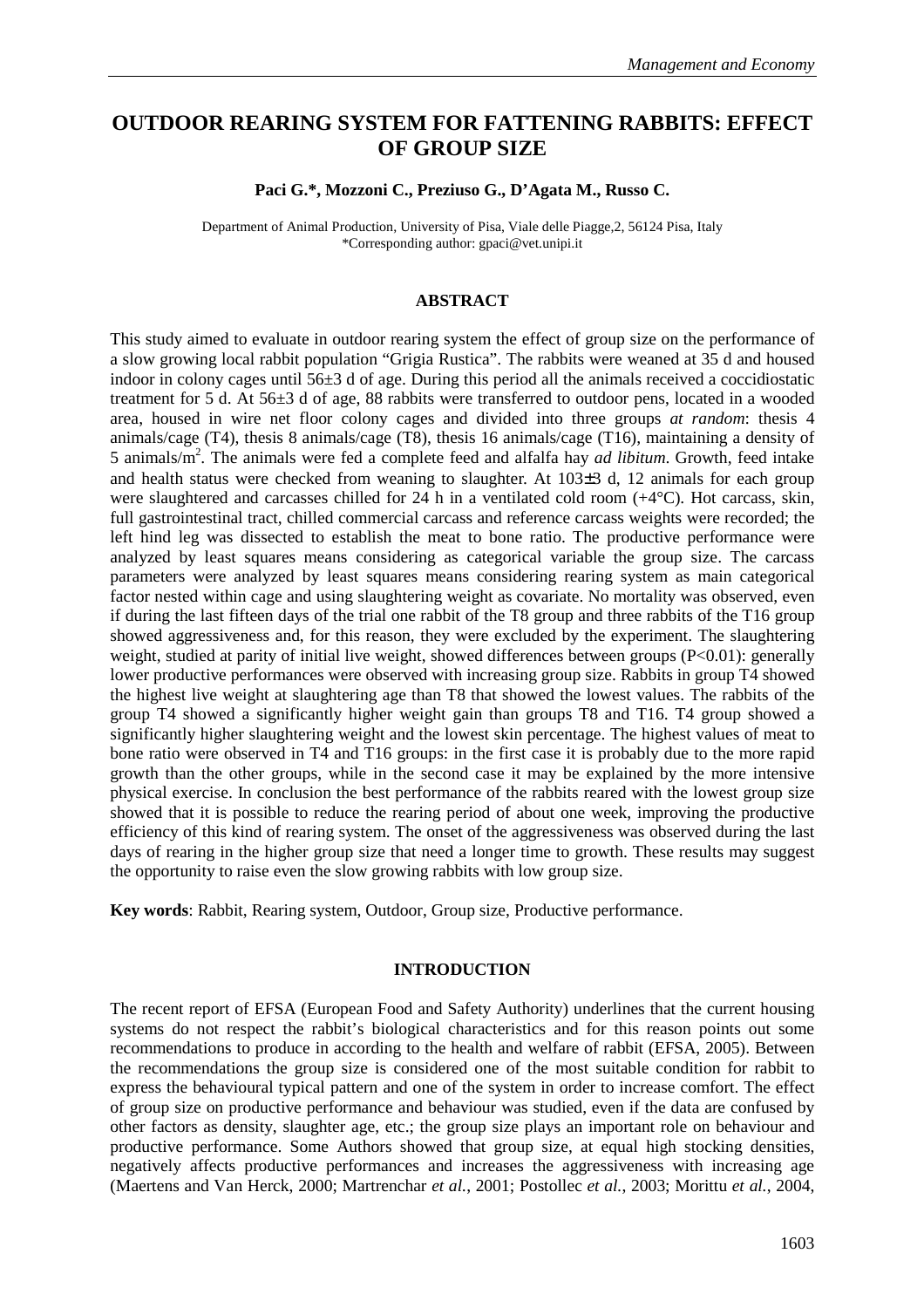Aubret and Duperray, 1992; Bigler and Oester, 1996; Morisse and Maurice, 1997; Paci *et al.*, 2004b). Jehl *et al.* (2003) report a significant high incidence of mortality in high groups size. Moreover carcass and meat quality is not always affected by the group housing system (Combes and Lebas, 2003; Trocino *et al*., 2004). All remembered studies were carried out using commercial hybrids, selected to express their productivity when housed in cage. In our previous experience it was studied the effect of group size with a genotype characterized by slow growing and reared in indoor pen: the rabbits showed a good productivity and adaptability to housing system with a low incidence of mortality rate and intestinal disease (Lambertini *et al*., 2005).

The objective of this study was to evaluate, in outdoor rearing system, the effect of group size on the performance of slow growing local rabbit population, "Grigia Rustica".

## **MATERIALS AND METHODS**

### **Animals and experimental design**

The rabbits of a slow growing population (Grigia Rustica) were weaned at 35 d and housed indoor in colony cages until 56±3 days old. During this period all the animals received a pharmacologic prophylactic treatment for coccidiosis for 5 days and at 42 days old the rabbits were immunized against MEV and Mixomatosis. At 56±3 days of age, 88 rabbits were selected and divided into three groups *at random*. The groups were transferred to outdoor pen, located in a wooded area, and housed in wire net floor colony cages. Each colony cages measured cm  $100x150x76$  h. Three different groups size were studied: thesis 4 animals/cage (T4), thesis 8 animals/cage (T8), thesis 16 animals/cage (T16) and to maintain a density of 5 animals/ $m<sup>2</sup>$  the different group sizes were performed by dividing the cage into two parts or combining two cages. The different age of the rabbits transferred outdoor depended on the lack of the hormonal treatments for oestrus synchronization of does. The animals were fed a complete feed and alfalfa hay *ad libitum*. At 103±3 days, 12 animals for each group were slaughtered according to WRSA Commission (Blasco and Ouhayoun, 1993). After one hour from slaughtering, carcasses were put in a ventilated cold room (+4°C) and chilled for 24 hours.

### **Measurements**

Growth, feed intake and health status were checked from weaning to slaughtering age. All animals were weighed individually every week. Feed conversion efficiency was calculated per cage.

At slaughtering for each animal the weight of the hot carcass, of the skin and of the full gastrointestinal tract were recorded and the chilled commercial carcass was weighed. Head, liver, kidneys and thorax organs were separated to obtain the reference carcass. Chilled reference carcasses were divided into technological joints; from the hind part, the left hind leg was carefully dissected to separate bone from edible meat in order to establish the meat to bone ratio according to Blasco and Ouhayoun (1993).

### **Statistical analysis**

The *infra vitam* productive performance were analyzed by least squares means considering as categorical variable the group size. The initial live weight was analyzed using age as covariate. The carcass parameters were analyzed by least squares means considering rearing system as main categorical factor nested within cage and using slaughtering weight as covariate; statistical significance of differences was assessed by the t-test (SAS, 2002). Slaughtering parameters were analyzed as weight, but they are expressed in percentage.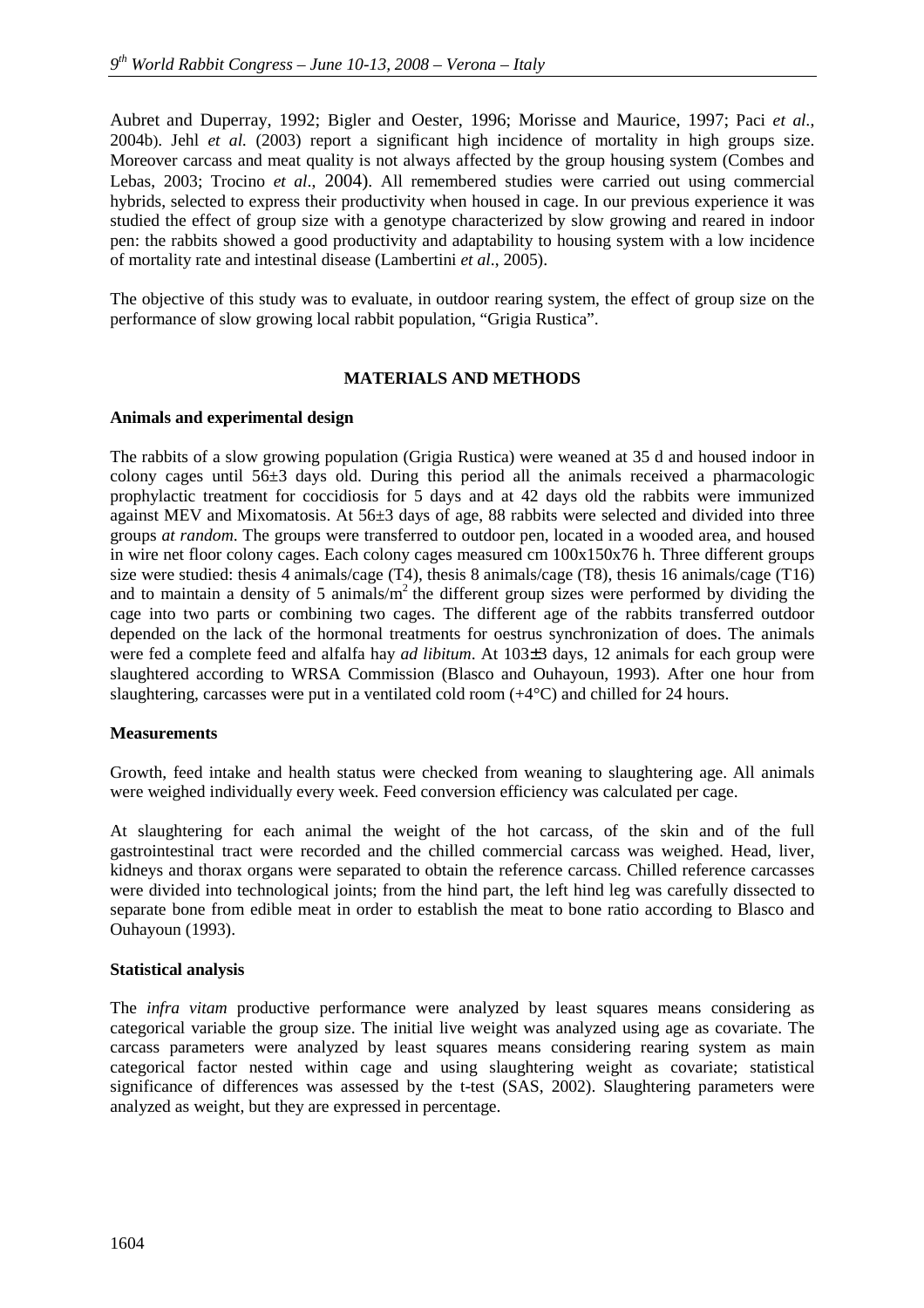### **RESULTS AND DISCUSSION**

During the trial no mortality was observed, even if during the last fifteen days of the trial one rabbit of the T8 group and three rabbits of the T16 group showed aggressiveness and, for this reason, they were excluded by the experiment.

In Table 1 the growth performance, the feed intake and the feed efficiency for the different group sizes are reported. The slaughtering weight, studied at parity of initial live weight showed significant differences between groups (P<0.01): generally lower productive performances were observed with increasing of group size. Rabbits housed in group T4 showed the highest live weight at slaughtering age than T8 that showed the lowest values. These results are in according to the data observed in the same population (Lambertini *et al.*, 2006) and in commercial hybrids housed in pen (Jehl *et al.,* 2003; Lambertini *et al*., 2001; Martrenchar *et al*., 2001; Morittu *et al.*, 2004). On the contrary other Authors did not note any decrease of the productive performance (Trocino *et al.*, 2004; Verga *et al.*, 2004), also when higher stocking densities than those normally applied in intensive rearing were used (Morisse and Maurice, 1996). Also daily weight gain showed a similar trend: in fact the rabbits of the group T4 showed a significantly higher weight gain than that observed in the groups T8 and T16. These results are in according to the data reported by Maertens and van Herck (2000) who noted a significantly lower weight gain in rabbits housed in pens with a great dimension of group size. As regarding the feed conversion efficiency, all groups showed high values similar to those observed in our previous experiences on the same population (Paci *et al.*, 2004). This is probably due to the slow growing that characterized this population, to the less constant environmental conditions and to the diet rich in fibre in form of hay. However the T4 group showed a slightly more favourable conversion index. The reason of this result could be explained by the shorter period of rearing of T4 group that was slaughtered one week earlier than T16 group; moreover the less available space probably induced a reduction of all the activities, as locomotory and exploration behaviour, that normally require an higher energetic consumption.

| <b>Table 1.</b> I found to performance according to the unferent group sizes faboli |                |       |        |       |       |  |  |  |
|-------------------------------------------------------------------------------------|----------------|-------|--------|-------|-------|--|--|--|
|                                                                                     | T <sub>4</sub> | T8    | T16    | Prob. | MSE   |  |  |  |
| Rabbit (n.)                                                                         | 16             | 24    | 48     |       |       |  |  |  |
| Initial live weight $(g)$                                                           | 1383           | 1267  | 1344   | 0.08  | 28145 |  |  |  |
| Rabbit (n.)                                                                         | 16             | 23    | 45     |       |       |  |  |  |
| Slaughtering weight $(g)$                                                           | 2657A          | 2468B | 2574AB | 0.01  | 36462 |  |  |  |
| Daily weight gain (g)                                                               | 30.1A          | 24.2B | 25.3B  | 0.01  | 16.23 |  |  |  |
| Cage $(n.)$                                                                         | 4              |       |        |       |       |  |  |  |
| Feed intake:                                                                        |                |       |        |       |       |  |  |  |
| Complete feed $(g)$                                                                 | 137.7          | 119.5 | 149.1  | 0.08  | 185.6 |  |  |  |
| Feed conversion efficiency                                                          | 4.6            | 4.9   | 5.9    | 0.06  | 0.36  |  |  |  |

**Table 1**: Productive performance according to the different group sizes rabbit

In Table 2 the main slaughtering data are reported. Among considered parameters, only slaughtering weight, skin percentage and meat to bone ratio showed significant differences. It is interesting to note that T4 group has a significantly higher slaughtering weight: considering that the commercial weight is about 2500 g, this result implies that T4 animals could be slaughtered previously, so that the time of rearing could be reduced of about a further week.

The T4 group, slaughtered earlier, showed the lowest skin percentage probably due to the fact that the allometry coefficient of the skin is below one (Cantier *et al*., 1969). The highest values of meat to bone ratio were observed in T4 and T16 groups: in the first case it may be explained by the more rapid growing than that observed in the other groups (Ouhayoun, 1998), while in the second case it may be explained by the more intensive physical exercise due to the more disposable space (Dal Bosco *et al*., 2002; Pla, 2007).

As regard the other parameters, it is only interesting to underline the high dressing out percentage, similar among groups, that is confirmed by previous research carried out on the same population (Lambertini *et al.*, 2006; Paci *et al.*, 2004).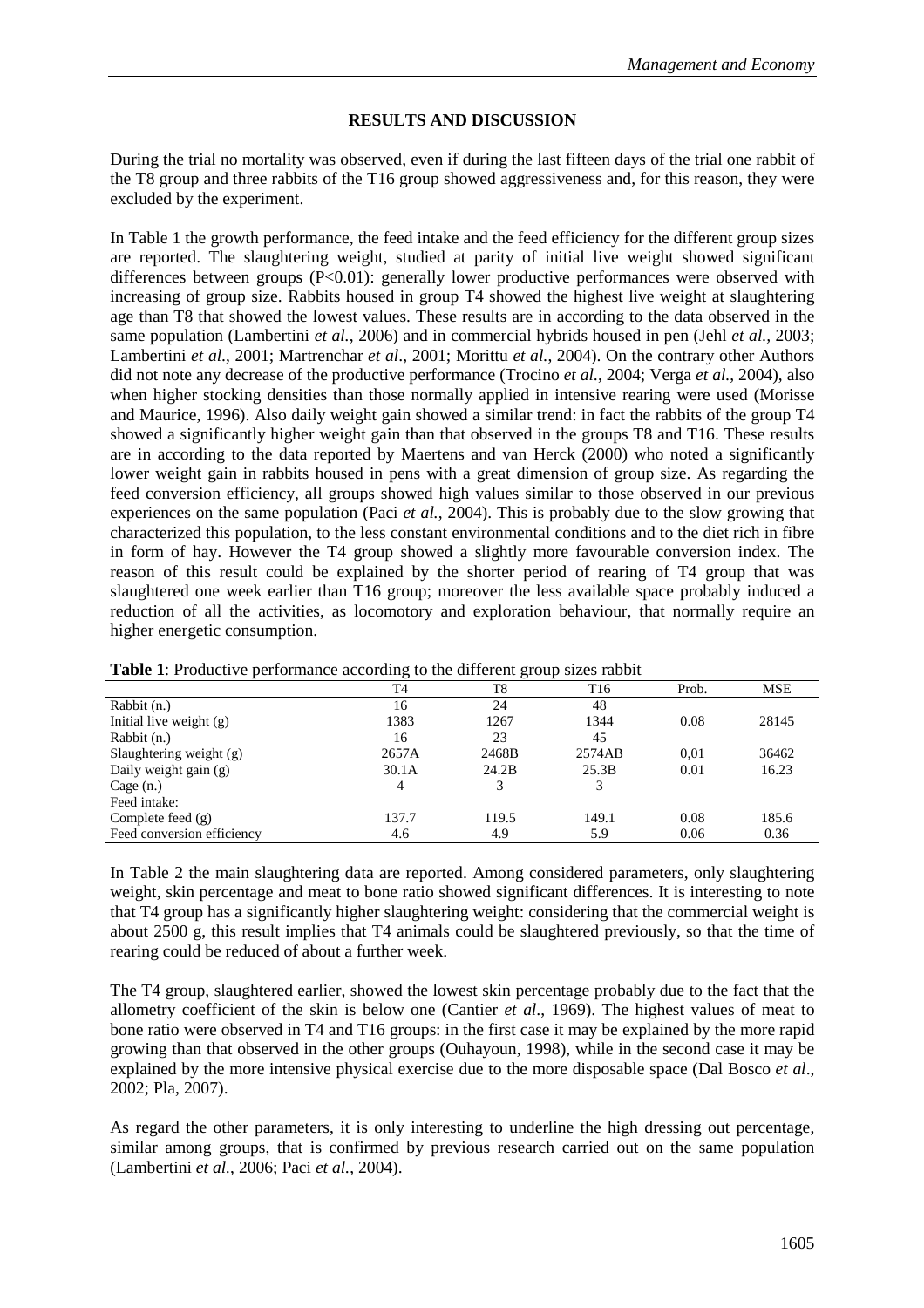| T <sub>4</sub> | T8     | T <sub>16</sub> | Prob. | <b>MSE</b> |
|----------------|--------|-----------------|-------|------------|
| 12             | 12     | 12              |       |            |
| 2747A          | 2441B  | 2568B           | 0.01  | 15125      |
| 16.38B         | 17.62A | 17.97A          | 0.01  | 0.62       |
| 16.15          | 16.22  | 15.33           | 0.28  | 0.64       |
| 62.65          | 62.57  | 63.26           | 0.37  | 1.58       |
| 61.01          | 60.13  | 60.96           | 0.31  | 1.37       |
| 4.14           | 3.90   | 3.63            | 0.27  | 0.46       |
| 8.15           | 7.89   | 8.27            | 0.42  | 0.39       |
| 5.01           | 4.92   | 5.11            | 0.78  | 0.39       |
| 83.81          | 84.70  | 84.01           | 0.23  | 0.85       |
| 22.38          | 21.76  | 21.64           | 0.41  | 1,22       |
| 34.71          | 34.31  | 34.84           | 0.25  | 0.45       |
| 4.83A          | 3.83B  | 4.63A           | 0.04  | 0.21       |
|                |        |                 |       |            |

| <b>Table 2:</b> Slaughtering parameters according to the different group sizes rabbit |  |  |
|---------------------------------------------------------------------------------------|--|--|
|                                                                                       |  |  |

#### **CONCLUSIONS**

In conclusion the best productive performance of the rabbits reared with the lowest group size showed that it is possible to reduce the rearing period, improving the productive efficiency of this kind of rearing system. Moreover, in this trial the onset of the aggressiveness, whose study will be reported in another note, was observed during the last days of rearing and only in the groups with higher group size that need a longer time to growth. These results may suggest the opportunity to raise even the slow growing rabbits with low group size.

#### **ACKNOWLEDGEMENTS**

This work is made with a grant of Fondazione Cassa di Risparmio di Pisa. Authors are grateful to Veterinary Dr. Lo Moro and to farm manager Mr. Bianchi for their collaboration.

#### **REFERENCES**

- Aubret J.M., Duperray J. 1992. Effect of cage density on the performance and health of the growing rabbit. *J. Appl. Rabbit Res., 15, 656-660.*
- Blasco A., Ouhayoun J. 1993. Harmonization of criteria and terminology in rabbit meat research. Revised proposal. *World Rabbit Sci., 4 (2), 93-99.*
- Bigler L., Oester H. 1996. Group housing for male rabbits. *In: Proc. 6th World Rabbit Congress, 1996, July, Toulouse, France, Vol. 2, 411-415.*
- Cantier J., Vezinhet A., Rouvier R., Dauzier L. 1969. Allométrie de croissance chez le lapin (*Oryctolagus cuniculus*). *Ann. Biol. Anim. Bioch. Biophys., 9, 5-39.*
- Combes S., Lebas F. 2003. Les modes de logement du lapin en engraissement: influence sur les qualités des carcasses et des viandes. *In: Proc. 10èmes Journées Recherche Cunicole, 2003 November, Paris, France, 185-200.*
- Dal Bosco A., Castellini C., Mugnai C. 2002. Rearing rabbits on a wire net floor on straw litter: behaviour, growth and meat qualitative traits. *Liv. Prod. Sci., 75, 149-156*.
- EFSA (European Food and Safety Authority) 2005. Scientific Report "The impact of the current housing and husbandry systems on the health and welfare of farmed domestic rabbit", EFSA-Q-2004-023. pp.1-137. Annex to *EFSA Journal, 267, 1-31*.
- Jehl N., Meplain E., Mirabito L., Combes S. 2003. Incidence de trois modèles de logement sur les performances zootechniques et la qualité de la viande de lapin. *In: Proc. 10émes Journées Recherche Cunicole, 2003 November, Paris, France, 181-184.*
- Lambertini L., Vignola G., Zaghini G. 2001. Alternative pen housing system for fattening rabbits: effects of group density and bitter. *World Rabbit Sci., 9, 141-147.*
- Lambertini L., Vignola G., Paci G., Morittu V.M., Zaghini G. 2006. Produttività e adattabilità all'allevamento in colonia di una razza/popolazione cunicola a lento accrescimento. *Riv. Coniglicoltura, 4, 26-32*.
- Maertens L., Van Herck A. 2000. Performances of weaned rabbits in pens or in classical cages. First results. *In: Proc. 7th World Rabbit Congress, 2000 July, Valencia, Spain, Vol. B, 435-440*.
- Martrenchar A., Boilletot E., Cotte J.P., Morisse J.P. 2001. Wire-floor pens as an alternative to metallic cage in fattening rabbits: influence on some welfare traits. *Animal Welfare, 10, 153-161.*